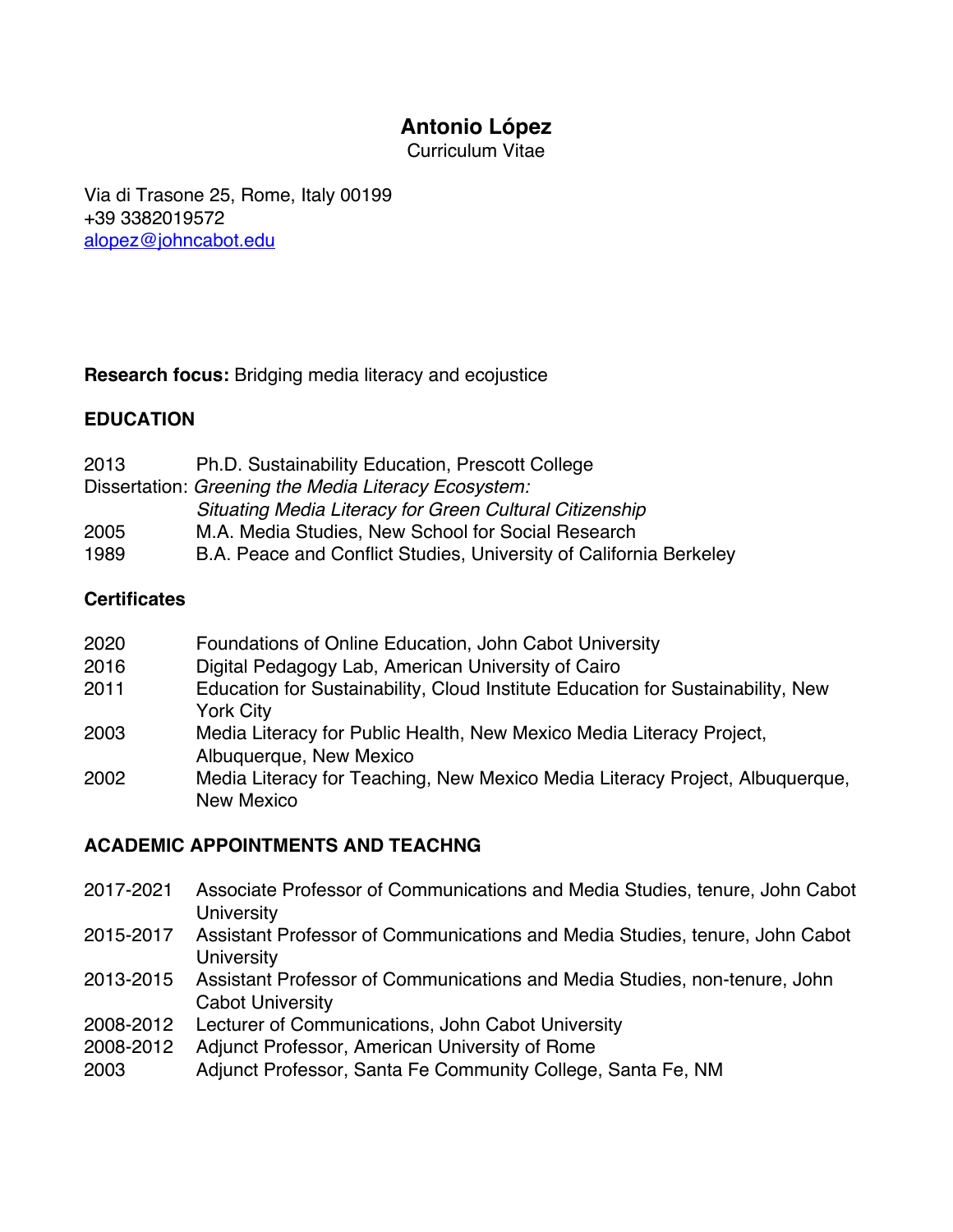### **Teaching Experience (\*indicates new course or significant redesign)**

### **John Cabot University**

CMS 280 Intercultural Communication (2014) CMS 318 Comic Books, Graphic Novels, and Visual Storytelling (2016, 2018) \*CMS 321 Contemporary Visual Culture (2019) \*CMS 323 Media and the Environment (2008-17, 2019-20) \*CMS 320 Cultural Resistance (2017) \*CMS 321 Contemporary Visual Culture (2017, 2019) \*CMS 328 Media Ethics (formally COM 480) (2009-14, 2018) \*CMS 345 Ecocinema (2018, 2020-21) CMS 360 Race and Gender in Film/TV (2014) \*COM 111 Introduction to Visual Communication (2014-15, 2017) COM 220 Media, Culture and Society (2009-10, 2013-14, 2018-19) COM 221 Writing Across the Media (2015-17) COM 311 Digital Media Culture (2009-11,2013-14) COM 470 Advanced Media Theory (2010-15, 2021) \*COM 480 Senior Seminar (2015-21) \*DJRN 380 Writing for Advocacy: Climate Crisis (2021) \*EXP 1011 Making Comics as Visual Literacy (Fall 2019-20)

### **American University of Rome**

COM 101 Mass Media Communication and Society (2011) COM 200 Introduction to Mass Media (2008, 2011) \*COM 219 Intercultural Communication (2013) \*COM 305 Media Ethics and Cultural Citizenship (2010) \*COM 301 Media and Gender (2011)

### **Santa Fe Community College**

MA 191 Media and Culture (2003)

### **Media Literacy Education**

| 2006      | Instructor/Resident Artist, Eyebeam, NY, NY                              |
|-----------|--------------------------------------------------------------------------|
| 2006      | Instructor, Brooklyn Community Arts Program, NY, NY                      |
| 2004-2005 | Instructor, San Ildefonso Pueblo, NM                                     |
| 2001-2004 | Instructor, Santa Fe Indian School, Santa Fe, NM                         |
| 2000-2004 | Instructor, Warehouse 21, Santa Fe, NM                                   |
| 2002      | Teen Media Conference Director, Taos, NM                                 |
| 2002      | Media Literacy Curriculum Development, New Mexico Media Literacy Project |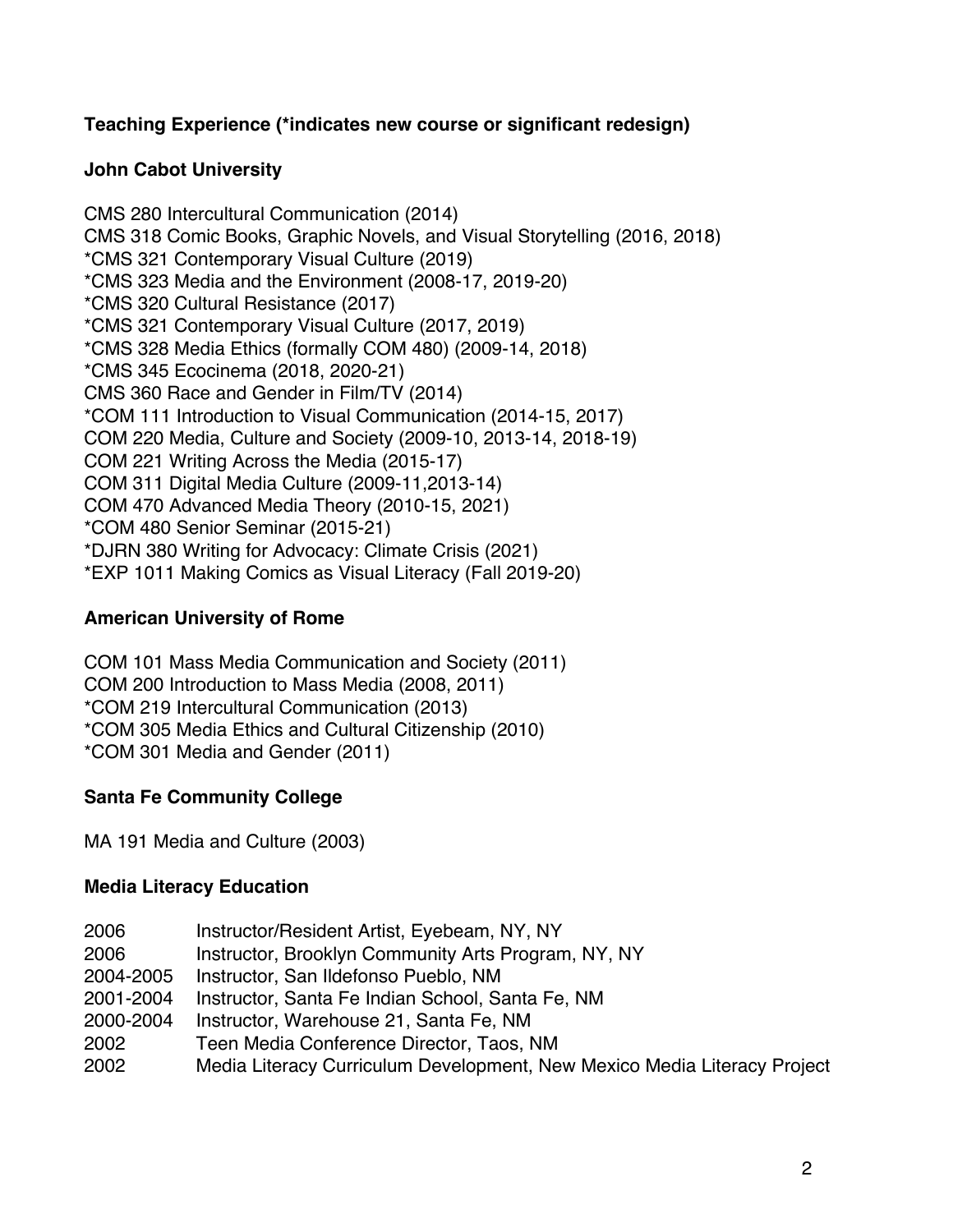### **PUBLICATIONS (\*indicates invited)**

#### **Books**

- López, A. (2021). *Ecomedia literacy: Integrating ecology into media education*. Routledge.
- López, A. (2014). *Greening media education: Bridging media literacy with green cultural citizenship*. Peter Lang.
- López, A. (2014*). Greening media education: Bridging media literacy with green cultural citizenship*. Peter Lang.
- López, A. (2008). *Mediacology: A multicultural approach to media literacy in the 21st century*. Peter Lang.

### **Edited Works**

- López, A., Ivakhiv, A., Rust, S., Chu, K., Chang, A., & Tola, M. (Eds.). (In press). *Routledge handbook of ecomedia studies*. Routledge.
- López, A., Share, J., & Redmond, T. *The Journal of Sustainability Education* (JSE) and *Journal of Media Literacy* (JML) http://www.susted.com/wordpress/content/2020/04/ and https://www.journalofmedialiteracy.org/ecomedia-literacy

### **Book Chapters**

- \*López, A. (In press). Ecomedia. In J. Wasko & J. Swartz (Eds.), *What is Universe?* Intellect Ltd./University of Chicago Press.
- López, A. (2022). Gaslighting: Fake climate news and Big Carbon's network of denial. In J. McDougall & K. Fowler-Watt (Eds.), *Palgrave handbook of media misinformation*. Palgrave MacMillan.
- López, A. (2022). Weak, resilient, or collapsing news ecosystems? Three scenarios for the future of environmental news. In R. Anderson, N. Higdon, & S. Macek (Eds.), *Censorship and the global crackdown*. Peter Lang Publishing.
- López, A., Share, J., & Redmond, T. (2022). Ecomedia literacy: Ecojustice and media education in a post-pandemic world. In Y. Friesem, U. Raman, I. Kanižaj, & G. Y. Choi (Eds.), *The Routledge handbook on media education futures postpandemic*. Routledge.
- \*López, A. (2022). Ecomedia video essays. In J. Share (Ed.), *Ecowriting in every classroom*. DIO Press.
- \*López, A. (2022). Ecomedia literacy: Decolonizing media and the climate emergency. In B. S. De Abreu (Ed.), *Media literacy and social justice in action*. Routledge.
- \*López, A. (2022). Ecomedia literacy: Ethics, ecojustice, and the climate emergency. In B. S. De Abreu (Ed.), *Media literacy for justice: Lessons for changing the world*. ALA Neal-Schuman.
- \*López, A. (2022). Forward: The ecomediasphere. In N. Rae (Ed.), *Illustrating Stories: Comics and Graphic Novels Use in Art Therapy*. Jessica Kingsley Publishers.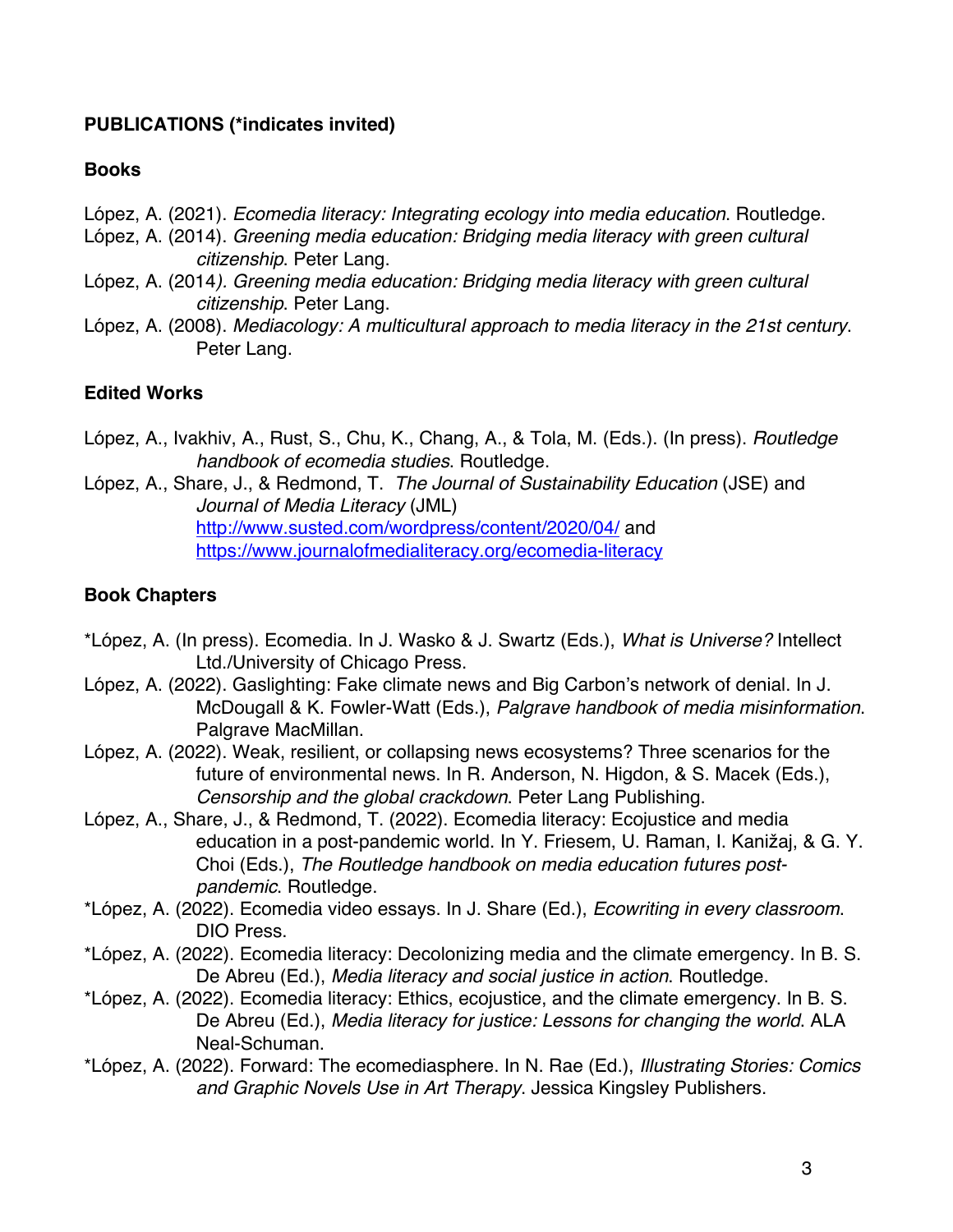- López, A. (2021). How Avatar disturbs global media ecosystems. In B. Vacker (Ed.), *Media environments* (4th Edition). Cognella.
- López, A. (2021). Blade Runner 2049: Cli-fi and future Earth scenarios. In B. Vacker (Ed.), *Media environments* (4th Edition). Cognella.
- López, A., Piotto, L., & Macias-Gutiérrez, E. (2020). Integrating information literacy in a communication writing course. In M. Stöpel, L. Piotto, X. Goodman, & S. Godbey (Eds.), *Faculty-librarian collaborations: Integrating the information literacy framework into disciplinary courses*. Association of College and Research Libraries.
- López, A. (2021). Expanding ethics to the environment with ecomedia literacy. In D. Frau-Meigs, S. Kotilainen, M. Pathak-Shelat, M. Hoechsmann, & S. R. Poyntz (Eds.), *The handbook of media education research*. https://doi.org/10.1002/9781119166900
- López, A. (2017). Back to the drawing board: Making comics, making media literacy. In B. S. De Abreu, P. Mihailidis, A. Y. L. Lee, J. Melki, & J. McDougall (Eds.), *International handbook of media literacy education*. Routledge.
- López, A. (2017b). Developing visual Literacy skills for environmental communication. In T. Milstein, M. Pileggi, & E. Morgan (Eds.), *Environmental communication and pedagogy*. Routledge.
- López, A. (2017). Using infographics to put environmental communication into practice. In T. Milstein, M. Pileggi, & E. Morgan (Eds.), *Environmental communication and pedagogy*. Routledge.
- López, A., & Sarram, P. (2017). Cinema America occupato: The ambiguous politics of cinema, public life and austerity in Rome. In J. McDougall & P. Bennett (Eds.), *Popular culture and the austerity myth: Hard times today*. Routledge.
- \*López, A. (2016). Mapping North American media literacy practices. In I. V. Malhan, T. Kaur, & N. Kaur (Eds.), *Transformation of LIS education, libraries and information services for knowledge society*. Ess Ess Publications.
- López, A. (2015). Ecomedia literacy for environmental sustainability. In J. Singh, A. Grizzle, S. J. Yee, & S. H. Culver (Eds.), *Media and information literacy for the sustainable development goals*. Nordicom.
- López, A. (2015). Putting the eco into media ecosystems: Bridging media practice with green cultural citizenship. In R. Maxwell, N. Lager Vestberg, & J. Raundalen (Eds.), *Media and the ecological crisis*. Routledge.
- López, A. (2011). Practicing sustainable youth media. In J. Fisherkeller (Ed.), *International Perspectives on Youth Media: Cultures of Production and Education*. Peter Lang.
- López, A. (2011). Poverty (un)consciousness. In D. Pinchbeck & K. Jordan (Eds.), *What comes after money? Essays from Reality Sandwich on transforming currency & community*. Evolver Editions.
- López, A. (2009). Reality 2.0. In D. Pinchbeck & K. Jordan (Eds.), *Toward 2012: Perspectives on the next age*. Jeremy P. Tarcher/Penguin.
- López, A. (2008). Circling the cross: Bridging Native America, education, and digital media. In A. Everett (Ed.), *Learning race and ethnicity: Youth and digital media*. The MIT Press.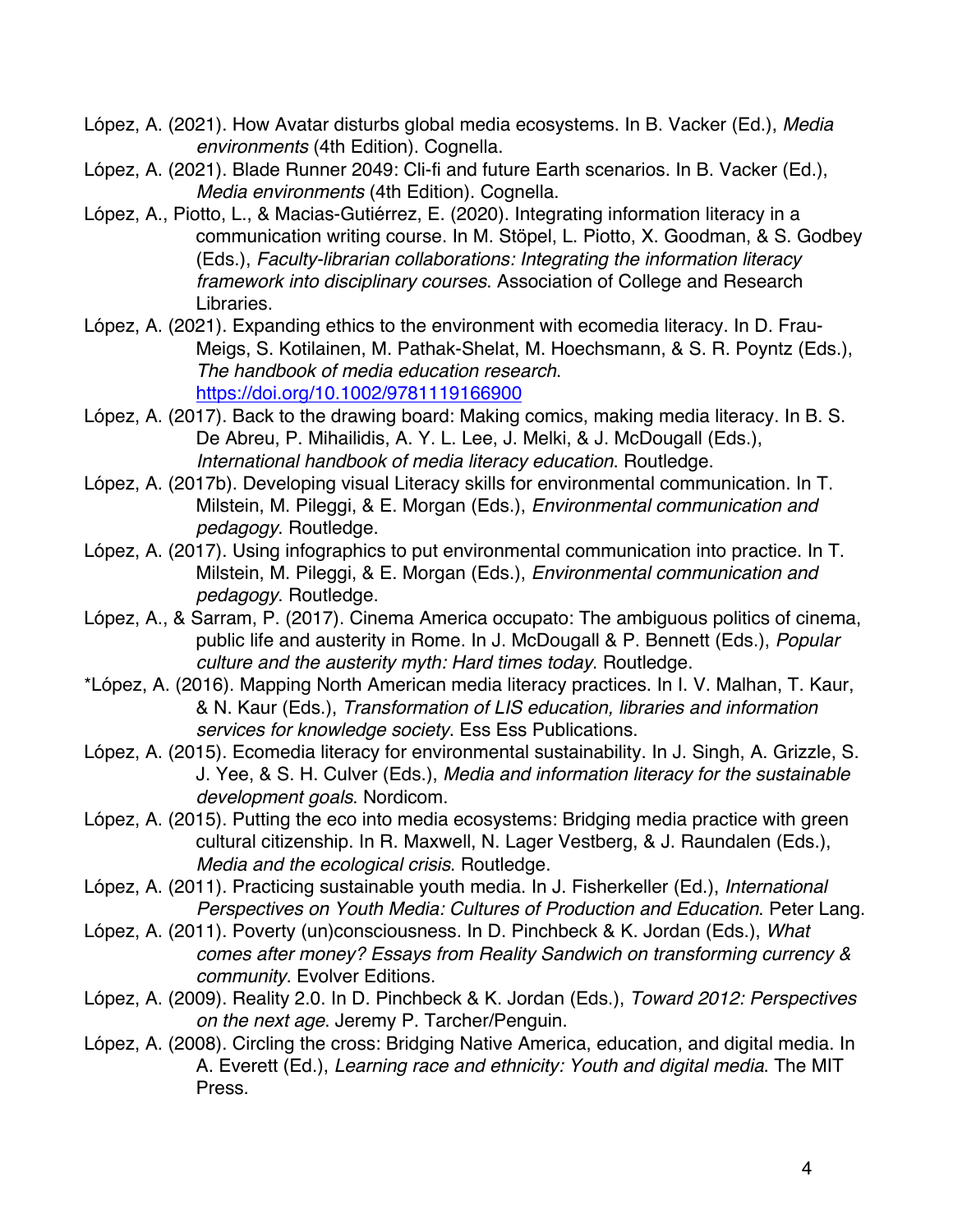- López, A. (2007). The aesthetic pleasures of war: Understanding propaganda in an age of television. In D. P. Macedo & S. R. Steinberg (Eds.), *Media literacy: A reader*. Peter Lang.
- López, A. (2007). School of (Punk) Rock: An autobiographical rant on education. In D. P. Macedo & S. R. Steinberg (Eds.), *Media literacy: A reader*. Peter Lang.

### **Encyclopedia Entries**

- \*López, A. (2019a). Communication. In R. Hobbs & P. Mihailidis (Eds.), *The International Encyclopedia of Media Literacy*. Wiley-Blackwell.
- \*López, A. (2019b). Ecomedia literacy. In R. Hobbs & P. Mihailidis (Eds.), *The International Encyclopedia of Media Literacy*. Wiley-Blackwell.

### **Journal Articles**

- \*López, A. (2021). Ecomedia literacy: Decolonizing media and the climate emergency. *Peace Chronicle*, Spring. https://www.peacejusticestudies.org/chronicle/ecomedialiteracy-decolonizing-media-and-the-climate-emergency/
- López, A. (2020). Ecomedia literacy: Educating with ecomedia objects and the ecomediasphere. *Digital Culture & Education*, 12(2). https://www.digitalcultureandeducation.com/volume-12-2-papers/ecomedialiteracy-educating-with-ecomedia-objects-and-the-ecomediasphere-a
- López, A. (2020). Ecomedia: The metaphor that makes a difference. *Journal of Sustainability Education*. http://www.susted.com/wordpress/content/ecomedia-the-metaphorthat-makes-a-difference\_2020\_05/
- López, A. (2020). Bella Gaia and the pedagogical power of the overview effect: An Interview with Kenji Williams. *Journal of Sustainability Education*. http://www.susted.com/wordpress/content/bella-gaia-and-the-pedagogical-powerof-the-overview-effect-an-interview-with-kenji-williams\_2020\_04/
- López, A., & Share, J. (2020). Fake climate news: How denying climate change is the ultimate in fake news. *Journal of Sustainability Education*, 23. http://www.susted.com/wordpress/content/blog-post-fake-climate-news-howdenying-climate-change-is-the-ultimate-in-fake-news\_2020\_04/
- López, A. (2016). Deconstructing Chipotle: Media as environmental education. *Teaching Media Quarterly, 4(3).* https://pubs.lib.umn.edu/index.php/tmq/article/view/640
- López, A. (2014). Greening the mediapolis with media literacy. *International Journal of Social Ecology and Sustainable Development*, 5(1).
- López, A. (2013). Greening a digital media course: A field report. *Journal for Sustainability Education*, Winter.
- López, A. (2010). Defusing the Cannon/Canon: An organic media approach to environmental communication. *Environmental Communication: A Journal of Nature and Culture*, 4(1), 99–108.
- López, A. (2008). Media permaculture. *Journal of Media Ecology*, 7(4).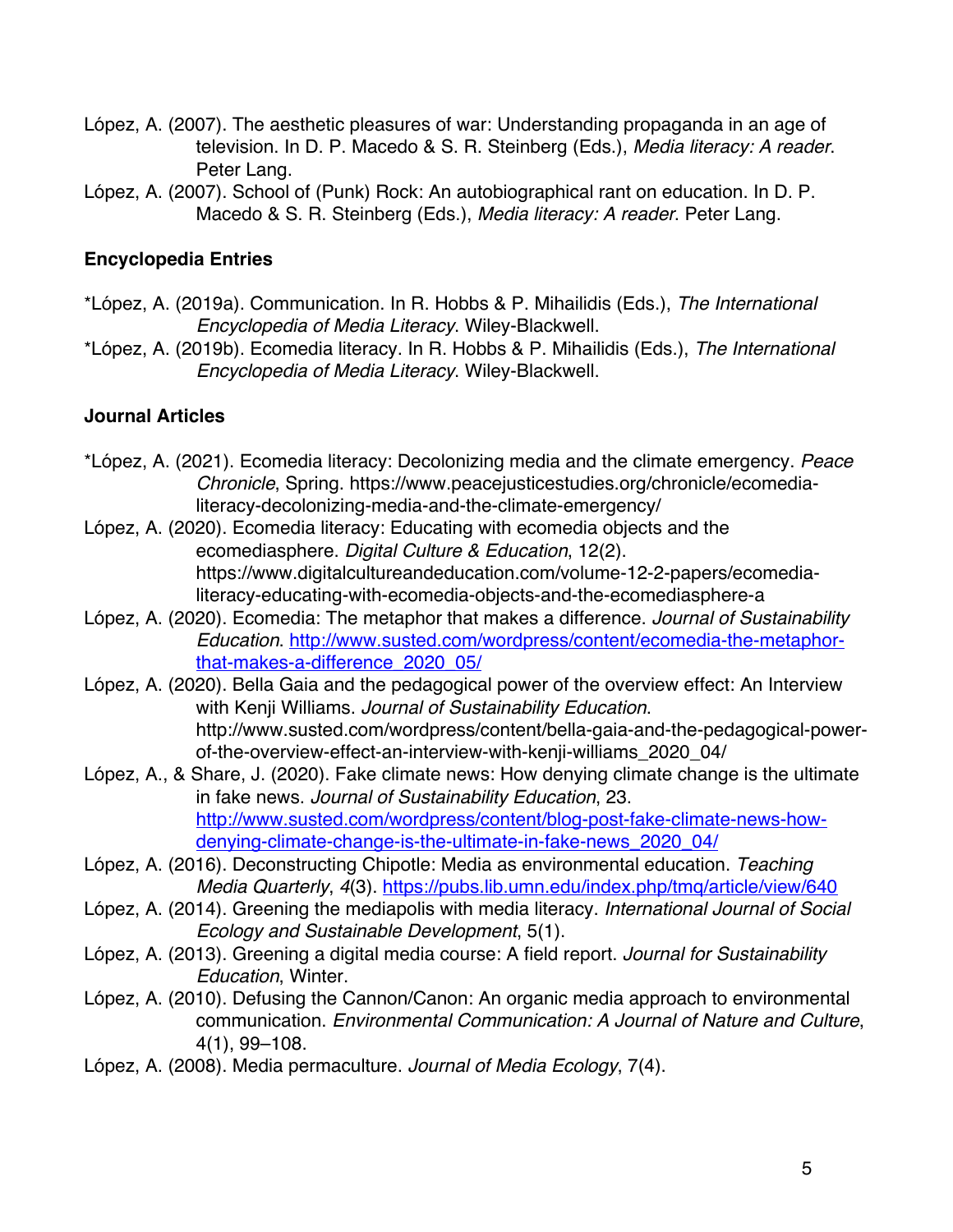López, A. (2007). Borat in the age of postironic deconstruction. *Taboo: The Journal of Culture and Education*, *11*(1).

López, A. (2002). Xeroxing culture, erasing history: The problem with 'Hispanic' identity and art in Northern New Mexico. *Puerto Del Sol*, Summer.

### **Reviews**

- López, A. (2022). Film review: Colonialism's ghosts haunt the near future: Kleber Mendonça Filho and Juliano Dornelles' Bacurau. *Gothic Nature Journal*.
- López, A. (2021). Book review: A Billion Black Anthropocenes or None. Kathryn Yusoff. *Media+Environment*. https://doi.org/10.1525/001c.27370
- \*López, A. (2020). Book review: How Green is Your Smartphone? By Richard Maxwell and Toby Miller. *Prometheus: Critical Studies in Innovation*.
- López, A. (2018). Book review: Teaching Climate Change to Adolescents: Reading, Writing, and Making a Difference, by Richard Beach, Jeff Share and Allen Webb. *Journal of Media Literacy Education*, 10(3).
- López, A. (2017). Book review: Exploring the Roots of Digital and Media Literacy Through Personal Narrative, Edited by Rene Hobbs. *Media Education Research Journal*, 7(2).
- López, A. (2016). Book review: Making Media Studies: The Creativity Turn in Media and Communications Studies, by David Gauntlett. Journal of Media Literacy Education, 8(2).
- \*López, A. (2015). Book review: Greening Africana Studies, by Rubin Patterson. *Teacher College of Record*.
- López, A. (2015). Book review: (Re)Thinking Orientalism: Using Graphic Narratives to Teach Critical Literacy, by Rachel Bailey Jones. *Journal of Media Literacy Education*, 7(1).
- López, A. (2011). Book review: Latina Teens, Migration, and Popular Culture, by Lucila Vargas. *Journal of Latinos and Education*, 10(2).

### **Other Publications**

- López, A. (2011). Manifesto for greening media literacy. A Manifesto for Media Education. http://www.manifestoformediaeducation.co.uk/
- López, A. (2011). Greening a digital media course. http://newmedialiteracies.org/blog/2011/05/greening-a-digital-media-cours.php

### **REFEREED SCHOLARLY CONFERENCE ACTIVITY**

- 2021 "Ecomedia Literacy and the Arts" (with Jeff Share, Theresa Redmond, Denise Chapman, and Amina Humphrey), Critical Media Literacy Conference of the Americas (CMLCA), October 17
- 2021 "Ecomedia Literacy: Incorporating Environmental Humanities into Teaching Media," EmergencE/Y: ASLE 2021 Virtual Conference, July 26-August 6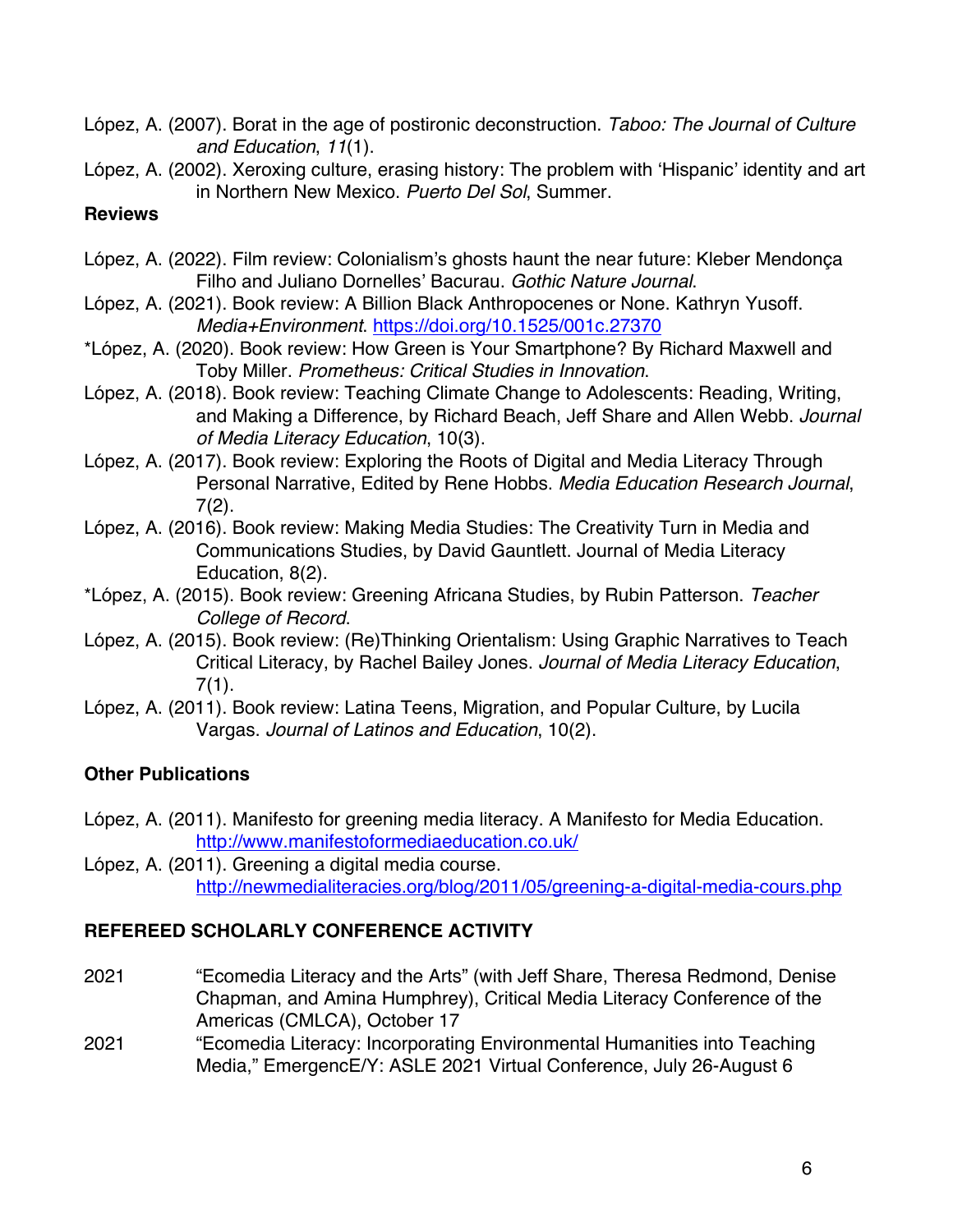| 2021 | "Ecomedia Literacy: Environmental Justice is Social Justice" (with Jeff Share,<br>Theresa Redmond, and Amina Humphrey), National Association of Medial                                                                                                                                             |
|------|----------------------------------------------------------------------------------------------------------------------------------------------------------------------------------------------------------------------------------------------------------------------------------------------------|
|      | Literacy Education Virtual Conference, July 16                                                                                                                                                                                                                                                     |
| 2021 | "Ecomedia Literacy DOT Org: Building a Green Media Resource for Librarians<br>and Faculty," AMICAL Conference, June 22                                                                                                                                                                             |
| 2021 | "Ecomedia Literacy: The Climate Crisis and Decolonizing Media Education,"<br>Media Education Summit, Virtual Conference, April 1                                                                                                                                                                   |
| 2021 | "Ecomedia Literacy" (with Jeff Share), World Media Literacy Forum, US Citizen<br>Diplomacy Fund and the Mondriaan Foundation, Virtual Conference, March 24                                                                                                                                         |
| 2020 | "Ecojustice and Decolonization with Ecomedia Literacy" (with Jeff Share and<br>Theresa Redmond), Critical Media Literacy Conference of the Americas, Project<br>Censored, Virtual Conference, Oct. 18                                                                                              |
| 2019 | "Ecomedia Literacy: Green Design for Media Literacy Education," National<br>Association of Media Literacy Education, Washington, DC, July 26                                                                                                                                                       |
| 2019 | "Media Literacy for a Sustainable World" (with Jeff Share), National Association<br>of Media Literacy Education, Washington, DC, July 26                                                                                                                                                           |
| 2019 | "Video essays: Multimodal learning and digital skills for the humanities" (with<br>Kwame Philips), AMICAL 2019, American University of Cairo, Cairo, Egypt,<br>March 31                                                                                                                            |
| 2019 | "The Ecomedia/sphere: Technology as Ecomedia," What is Technology?,<br>sponsored by the Department of Journalism, University of Oregon, Portland, OR,<br>April 13                                                                                                                                  |
| 2018 | "Fake Climate News: Critically Engaging Climate Disinformation in the<br>News Ecosystem with Media Literacy," Media Education Summit, Hong<br>Kong, Nov. 1                                                                                                                                         |
| 2018 | "Using Ecomedia Literacy to Align Media and Information Literacy with<br>UN's Sustainability Development Goals," International Association for<br>Media and Communication Research: Reimagining Sustainability:<br>Communication and Media Research in a Changing World, Eugene, OR,<br>June 20-24 |
| 2018 | "Integrating Information Literacy in a Communication Writing Course," AMICAL<br>2018, American University of Central Asia, Bishkek, Kyrgyz Republic, May 5-7                                                                                                                                       |
| 2018 | "The Ecology of Media Objects," A Clockwork Green: Ecomedia in the<br>Anthropocene (Virtual Symposium), sponsored by the Association for the<br>Study of Literature & Environment and the University of California, Santa<br>Barbara, Virtual conference, June 14-30                               |
| 2018 | "Cosmology of the Global Brain: What Future Will Our Networks Dream?",<br>What is Universe?, sponsored by the Department of Journalism, University<br>of Oregon, Portland, OR, April 19-22                                                                                                         |
| 2017 | "Eco-Media Literacy: A 'Green Reboot' for Media Education" (with Jennifer<br>Rauch and Gabi Hadl), Conference on Communication and Environment,<br>Leicester, England, July 1                                                                                                                      |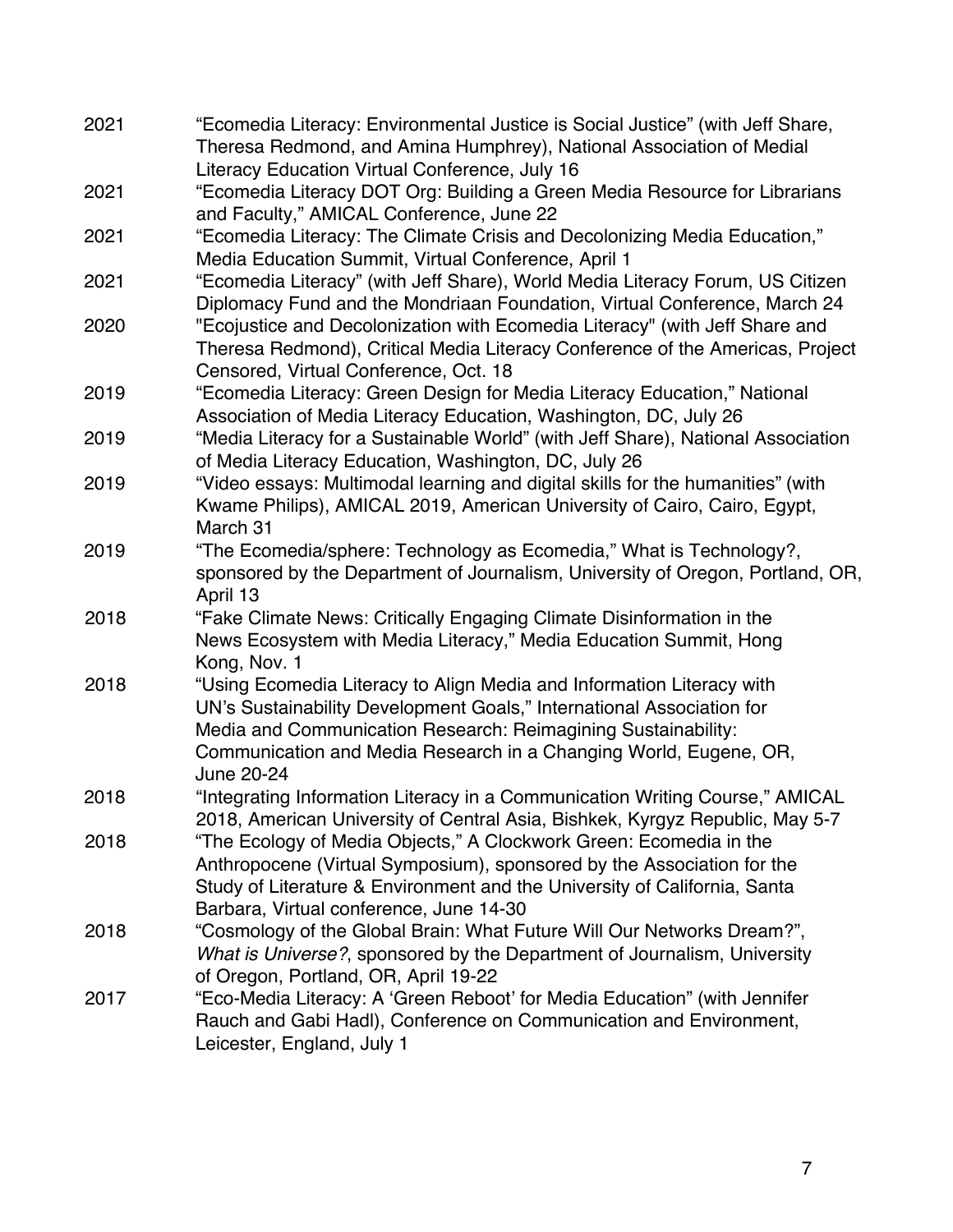2017 "Critical Media Literacy and Environmental Justice" (with Jeff Share, Chris Sperry, Nicolás Kello, Evelyn Serrano, Ryan Goble), National Association of Media Literacy Education, Chicago, IL, June 28 2016 "Media Literacy and Youth Activism," Media Education Summit, Rome, Nov. 4 2015 "Bridging Sustainability Education with Media Education: Methods, Techniques, and Hands-On Approaches from Practitioner Experiences in the Field" (with Sox Sperry), Media Education Summit, Boston, November 22 2015 "Education and Green Cultural Citizenship" (with Sox Sperry and Jennifer Rauch), National Association of Media Literacy Education, Philadelphia, June 27 2014 "Media Literacy as Decolonization: Diversifying the Digital Media Ecosystem" (with Abeer Salem), Digital Communication in the Time of Disclosure, Yarmouk University, Irbid, Jordan, October 28 2014 "Media Literacy: Education for the 21st Century" (with Abeer Salem), Media Education in Egypt and the Arab World: Reality and Future Prospects, Modern Sciences and Arts University, Cairo, Egypt, September 2 2014 "Greening a Digital Media Course," Workshop: Engage Students in Creative Multimedia Production, American University of Kosovo, Kosovo, March 21 2013 "Greening Media Education," National Association of Media Literacy Education conference, Los Angeles, CA, July 14 2013 "Greening the Media Literacy Ecosystem: Towards a 21st Century Pedagogy," International Conference on Media Education and Digital Competence-Ludoliteracy, Collective Creation and Learning, Barcelona, Spain, November 15 2012 "Greening Media Literacy" (with John Blewitt, Aston Business School), Media & Learning Conference, Brussels, Nov. 15 2012 "Greening Media Education," Fourth Annual Sustainability Symposium, Prescott College, AZ, May 20 2011 "Greening Media Education: Opportunities and Barriers," presenter, Media Education Summit, London, UK, Sept. 7 2006 "Ecology and Media Literacy," Media Education (ACME) National Summit, Burlington, VT 2006 "Merchants of Culture," Northeast Media Literacy Conference, UCONN, Storrs CT 2006 "The Press Isn't Psychic," National Association of Latino Arts and Culture, Kansas City, MO 2005 "Introduction to Media Literacy," New York City Grassroots Media Conference, NYC 2004 "*Survivor* as Heterotopic Space," Critical Themes in Media Studies Conference, New School for Social Research, NYC

### **Invited Presentations and Webinars**

2021 Guest lecture, "Avatar, Blade Runner, and Eco-postmodernism," Media Environments course, Temple University, Nov. 18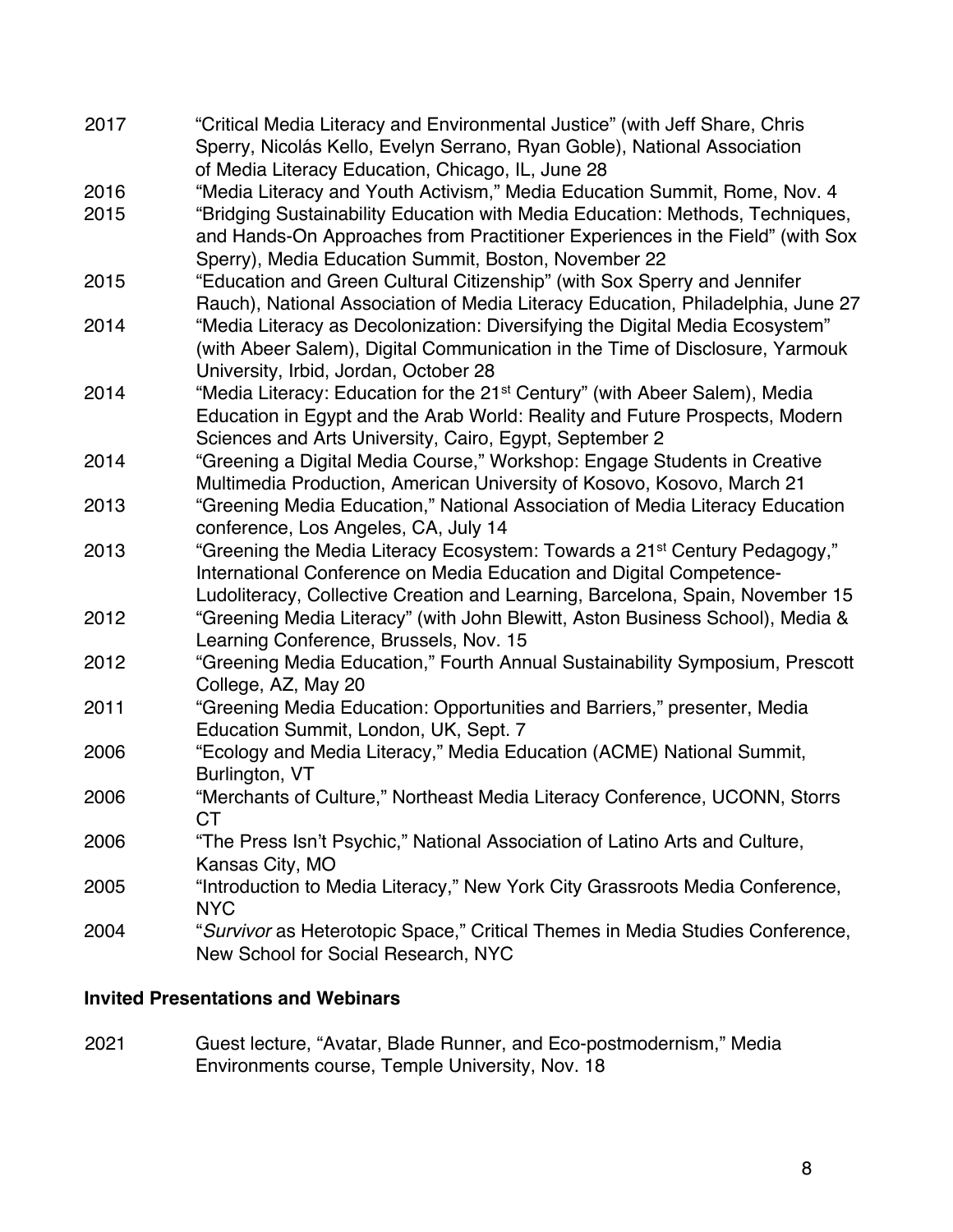| 2021 | Guest lectures, "Making Comics," CMS 310 Media and Cultural Analysis,<br>JCU, Nov. 9 and 11 |
|------|---------------------------------------------------------------------------------------------|
| 2021 | Ecomedia Literacy workshop, DigiURI Media Club, University of Rhode                         |
|      | Island (virtual), March 1                                                                   |
| 2020 | Master Class, Italy Reads, John Cabot University, Oct. 21                                   |
| 2020 | Keynote, Italy Reads, John Cabot University, Oct. 14                                        |
| 2020 | Panelist, "Ecomedia Literate Perspectives on Environmental and Racial                       |
|      | Justice," webinar co-sponsored by the UNESCO, Global Alliance for                           |
|      | Partnerships on Media and Information Literacy, and Journal of Media                        |
|      | Literacy, August 11                                                                         |
| 2018 | Moderator, "Political Economy & Media Archaeology," What is Universe?,                      |
|      | sponsored by the Department of Journalism, University of Oregon,                            |
|      | Portland, OR, April 19-22                                                                   |
| 2017 | Moderator, "Dialogue Session - Citizens in Space," National Association of                  |
|      | Media Literacy Education, Chicago, IL, June 28                                              |
| 2017 | Moderator, "Media Education for Cross-Cultural Understanding," National                     |
|      | Association of Media Literacy Education, Chicago, IL, June 29                               |
| 2017 | Panelist, "Interdisciplinarity, Co-teaching, and Information Literacy," AMICAL              |
|      | 2017, Thessaloniki, Greece, May 18                                                          |
| 2017 | Plenary panelist and moderator, What is Life? Conference, University of Oregon              |
|      | in Portland, April 6-8                                                                      |
| 2014 | Presenter, "Communicating to Inspire Change: Food Security and Sustainability,"             |
|      | JCU-FAO workshop, Rome, Italy, July 13-17                                                   |
| 2014 | Moderator, "Global Village's Inhabitants: Media's Impact on Local and                       |
|      | Transnational Identity," Institute in International Communications, John Cabot              |
|      | University, Rome, Italy, July 2                                                             |
| 2012 | Moderator, "Occupy Sustainability Education," Fourth Annual Sustainability                  |
|      | Symposium, Prescott College, AZ                                                             |
| 2011 | Moderator, "Users' Perspectives," Knowledge, Creativity and Fair Uses in Higher             |
|      | Education, John Cabot University, Rome, Italy                                               |
| 2011 | Panelist, "Twittering the Revolution: Causes and Prospects of the North African             |
|      | Upheaval," John Cabot University, Rome, Italy                                               |
| 2010 | Moderator, "Enclosure of the Commons," Third Annual Sustainability                          |
|      | Symposium, Prescott College, AZ                                                             |
| 2008 | Trainer, "New Media Literacy," Pacific Youth seminar co-sponsored by Media                  |
|      | Snackers and UNISEF, Feb. 5                                                                 |
| 2007 | Presenter, "Bridging the Digital Divide Through Youth Media Projects," Media                |
|      | and Multicultural America: Dynamic, Diverse, Democratic, Munich, Germany                    |
| 2007 | "Media Literacy/Video Production for Tobacco Prevention," Native Youth                      |
|      | Wellness Camp, Tulsa, Oklahoma                                                              |
| 2006 | "Introduction to Media Literacy," US State Department Web Chat                              |
| 2006 | "Media Literacy and Alcohol Prevention," State of New Mexico, San Juan Pueblo,              |
|      | NM                                                                                          |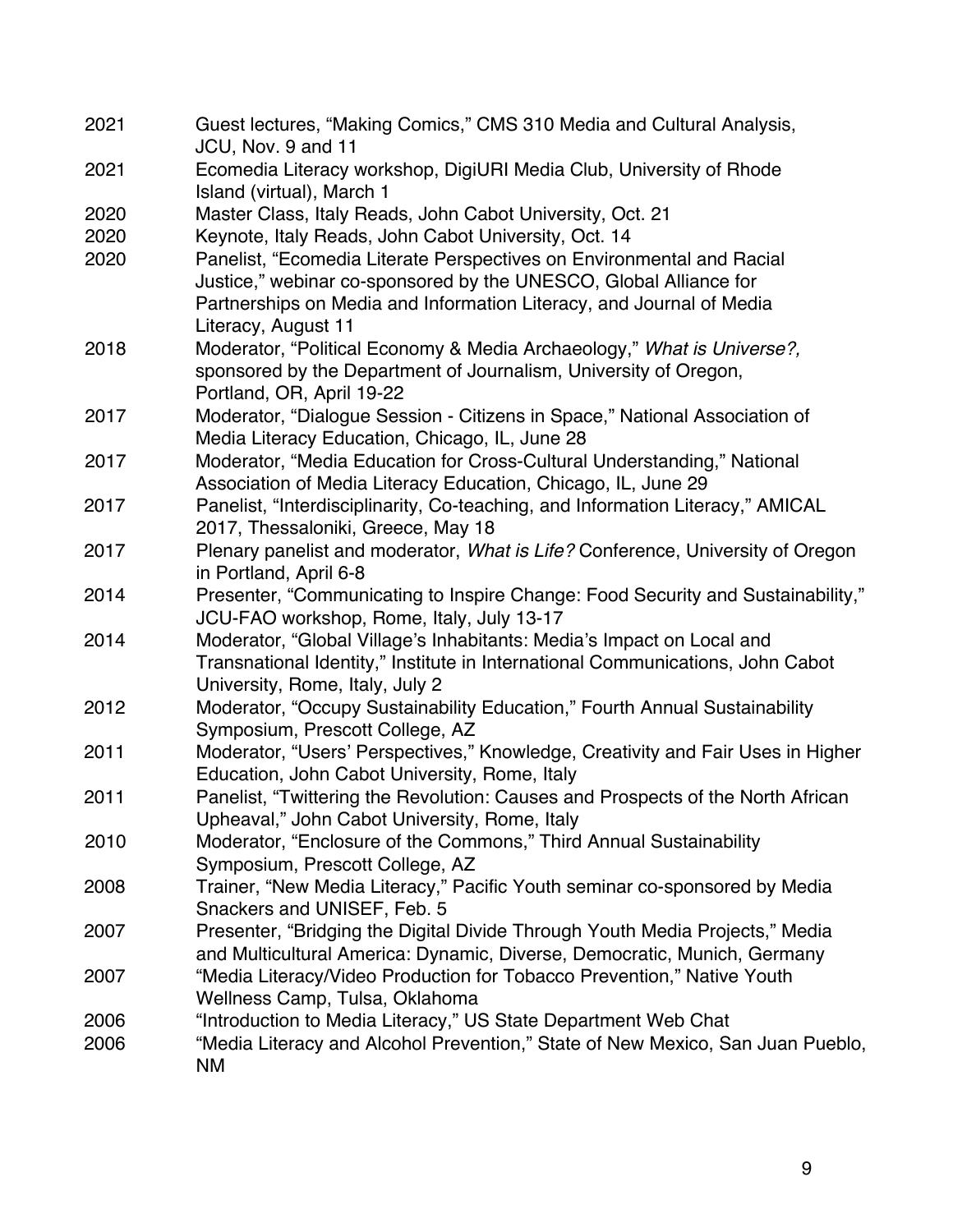- 2006 "Media Literacy/Video Production for Alcohol Prevention," New York Foundling Institute, NYC
- 2006 "Introduction to Media Literacy," NYC Grassroots Media Conference, NYC
- 2006 "Media Literacy for Health," Hunter College, Public Health Advocacy, NYC seminar
- 2006 "Media Literacy and Alcohol Prevention," Students Against Drunk Driving, Phoenix, AZ
- 2006 "EcoMedia," Verde Valley School, Sedona, AZ
- 2005 "Introduction to Media Literacy," New York University, NYC
- 2005 "Media Literacy for Health," National Rural Health Association, New Orleans
- 2005 "Media Literacy for Health," AIDS Conference, Omaha, OK
- 2005 Panelist, Media Literacy: Overseas Conversation Series on Media Literacy, NYC 2005 "Media Literacy/Video Production for Tobacco Prevention," Native Youth
- Wellness Camp, Tulsa, Oklahoma
- 2005 "Media Literacy/Video Production for Alcohol Prevention," East Texas Council on Alcoholism and Drug Abuse, Longview, TX
- 2005 "Media Literacy/Video Production for Tobacco Prevention," Tribal Tobacco Prevention Network, Portland, OR
- 2005 "Media Literacy/Video Production for Tobacco Prevention," Youth Tobacco Prevention Conference, Sioux Falls, SD
- 2005 "Media Literacy for Alcohol Prevention," Latino Health Forum, San Rafael, CA 2005 "Native American Youth Media," National Center for the Preservation of
- Democracy, Los Angeles, CA
- 2003 "Latino Art," panelist, Museum of International Folk Art, Santa Fe, NM
- 1999 "A Career in Media," Native American Preparatory School, Santa Fe, NM

# **Conferences/Seminars Attended**

2018 Transmedia Literacy International Conference, Universitat Pompeu Fabra, Barcelona, Spain, March 22-24 2017 "How to protect our children in a digital environment?", European Parliament, Brussels, Belgium, September 27 2017 Fear and Loathing of the Online Self, John Cabot University and Roma Tre, Rome, Italy, May 22-23 2017 AMICAL 2017, American College of Thessaloniki, Thessaloniki, Greece, May 17– 20 2017 Co-design workshop: Integrating Information Literacy into Your Disciplinary Course, American University of Paris, March 31-April 1 2017 Digital Humanities Institute Beirut, American University of Beirut, March 10-12 2016 The Seventeenth Annual Convention of the Media Ecology Association: Interfaces of Play and Game: Engaging Media Ecosystems, University of Bologna, Italy, June 23-26 2016 American International Consortium of Academic Libraries (AMICAL), The American University of Rome, Rome, May 12-1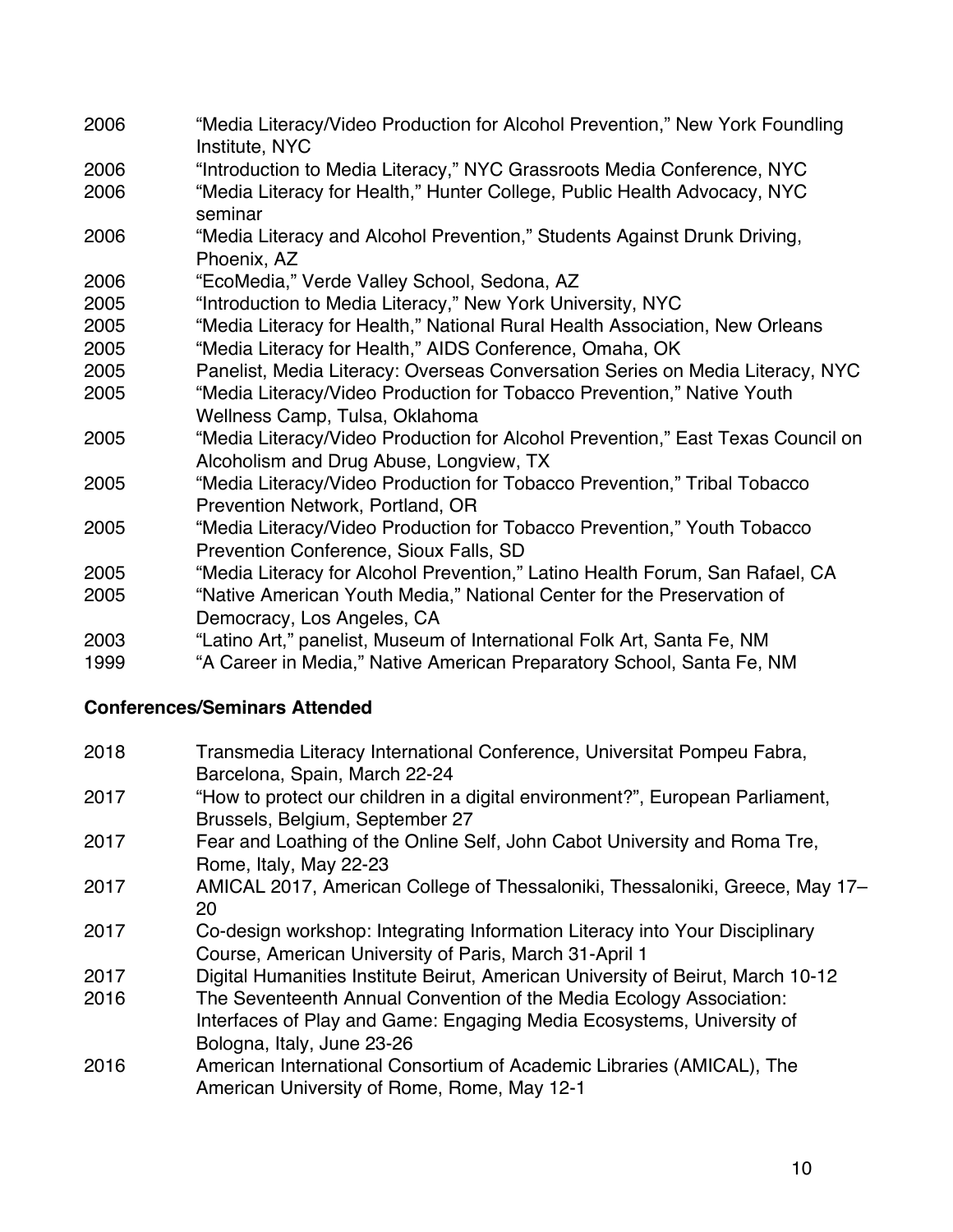| 2016 | Digital Pedagogy Lab Cairo, American University of Cairo, Egypt, March 20-22                                                                                                                                                                  |
|------|-----------------------------------------------------------------------------------------------------------------------------------------------------------------------------------------------------------------------------------------------|
| 2016 | Co-host and primary onsite organizer, Media Education Summit, John Cabot<br><b>University</b>                                                                                                                                                 |
| 2015 | Online tutor, "Information Literacy and Intercultural Dialogue (MILID)" MOOC, run<br>by UNESCO and Athabasca University in partnership with the International<br>Media and Information Literacy and Intercultural Dialogue University Network |
| 2015 | International Media Information Literacy Research Development Workshop,<br>Salzburg Academy, Salzburg, Austria, January 23-25                                                                                                                 |
| 2014 | Digital International Media Literacy eBook Project seminar, Webster University,<br>Geneva, Switzerland, December 5-7                                                                                                                          |
| 2014 | First European Media and Information Literacy Forum, UNESCO, Paris, France,<br>May 27-28                                                                                                                                                      |
| 2013 | AMICAL Annual Meeting and Conference, John Cabot University, Rome, June<br>$12 - 15$                                                                                                                                                          |
| 2012 | AMICAL-AUC Workshop on Collaborative Learning Technologies, American<br>University of Cairo, Egypt, November 11-12                                                                                                                            |
| 2011 | Education for Sustainability, Cloud Institute Education for Sustainability, New<br>York City, July 3-6                                                                                                                                        |
| 2010 | Open Education Conference, Open University, Barcelona, Spain                                                                                                                                                                                  |

## **SERVICE TO THE UNIVERSITY**

### **Departmental Service**

- 2016-21 Chair, Department of Communications and Media Studies
- 2015-21 Teaching observations
- 2009-20 Courses developed: CMS/AS Short-form Video: History and Practice; CMS 300 Critical Media Studies and Research Methods; COM 221 Writing Across the Media; COM 111 Introduction to Visual Communication; COM 480 Senior Seminar; CMS 328 Media Ethics; CMS 323 Media and the Environment; and CMS 345 Ecocinema
- 2013-14 Major Communications Department curriculum revision
- 2013-14 Organized Cinicittá field trips
- 2014-21 Assisted with updates and redesign of Department web page
- 2013 Participated in inner-department dialog on communications needs of academic programs

### **University Service**

- 2022 Faculty Senate Task Force on Department Chairs and Course Release
- 2020-21 Faculty Advisor, Grassroots Student Organization
- 2020 Marketing webinars and talks
- 2020 Facilitator, Foundations of Online Learning Moodle Course
- 2020 Remote Teaching Task Force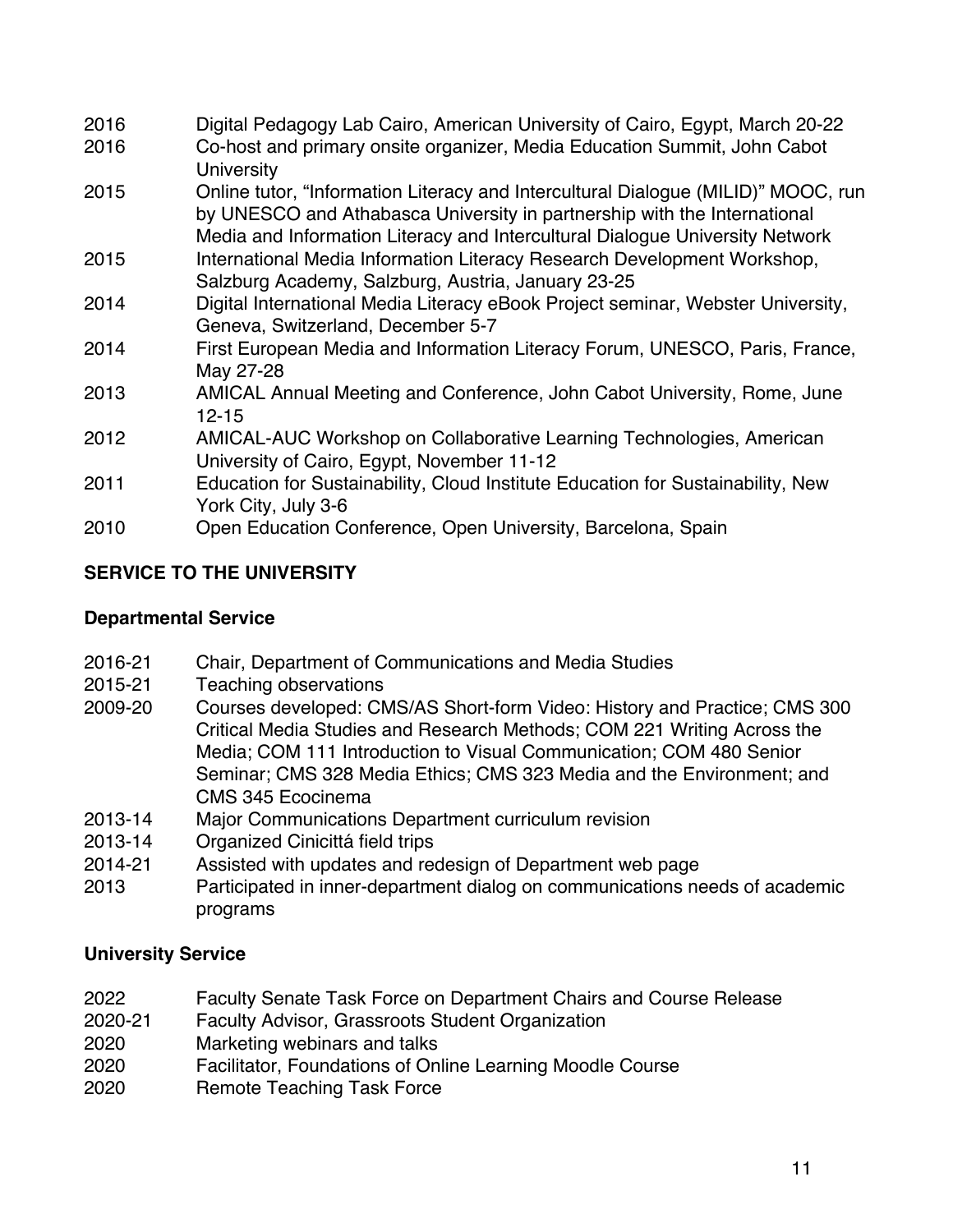- 2019-20 Student Media Task Force
- 2019 Chair, Senior Capstone Task Force
- 2018 Technology Task Force
- 2018 Hiring Committee Political Science Job Search
- 2016-21 Academic Council
- 2015-21 Faculty Senate
- 2015-16 Chair, Hiring Committee Communications Job Search
- 2015-16 Chair, Academic Council Taskforce for Dean and Dept. Chair Relations
- 2014-15 Coordinator, Institute of International Communications
- 2013-21 Academic advisor
- 2008-16 Adviser of Grassroots student club
- 2014 Professional development workshop (Media Literacy for Teaching English)
- 2010-16 ENLUS presentations

# **SERVICE TO PROFESSION**

## **Advisory Board Service**

| Board Member, International Council for Media Literacy |
|--------------------------------------------------------|
|                                                        |

- 2021 Editorial Advisor, Climate Lit (https://www.climatelit.org/)
- 2019-21 Editorial board, *Journal of Environmental Media*
- 2017-21 Editorial board, *Media Education Research Journal*
- 2014-20 Advisor, *Digital International Media Literacy eBook Project*
- 2010-13 Advisory board member, *Journal of Sustainability Education*

# **Manuscript/Proposal Reviewer**

- 2021 Peer reviewer, *Journal of Environmental Media* 2021 Peer reviewer, *Journal of Posthuman Studies* 2021 Manuscript reviewer, *Ecocinema in Theory and Practice*, Routledge 2021 Manuscript reviewer, *Environing*, Routledge 2020-21 Peer reviewer, *Journal of Media Literacy Education* 2020 Peer reviewer, *Journal of Environmental Communication* 2020 Peer reviewer, *ISLE: Interdisciplinary Studies in Literature and Environment* 2019 Manuscript reviewer, *Routledge Handbook of Climate Change Communication*, **Routledge** 2019 Manuscript reviewer, *Mediated Communities: Civic Voices, Empowerment and Belonging in the Digital Era*, Routledge 2019 Manuscript reviewer, *Environmental Communication: Media, People and the Planetary Crisis*, Routledge 2019 Manuscript reviewer, *Making Media Matter: Critical Literacy, Popular Culture and Creative Production*, Routledge 2019 Peer reviewer, *Journal of Sustainability Education*
- 2019 Peer reviewer, *Media Education Research Journal*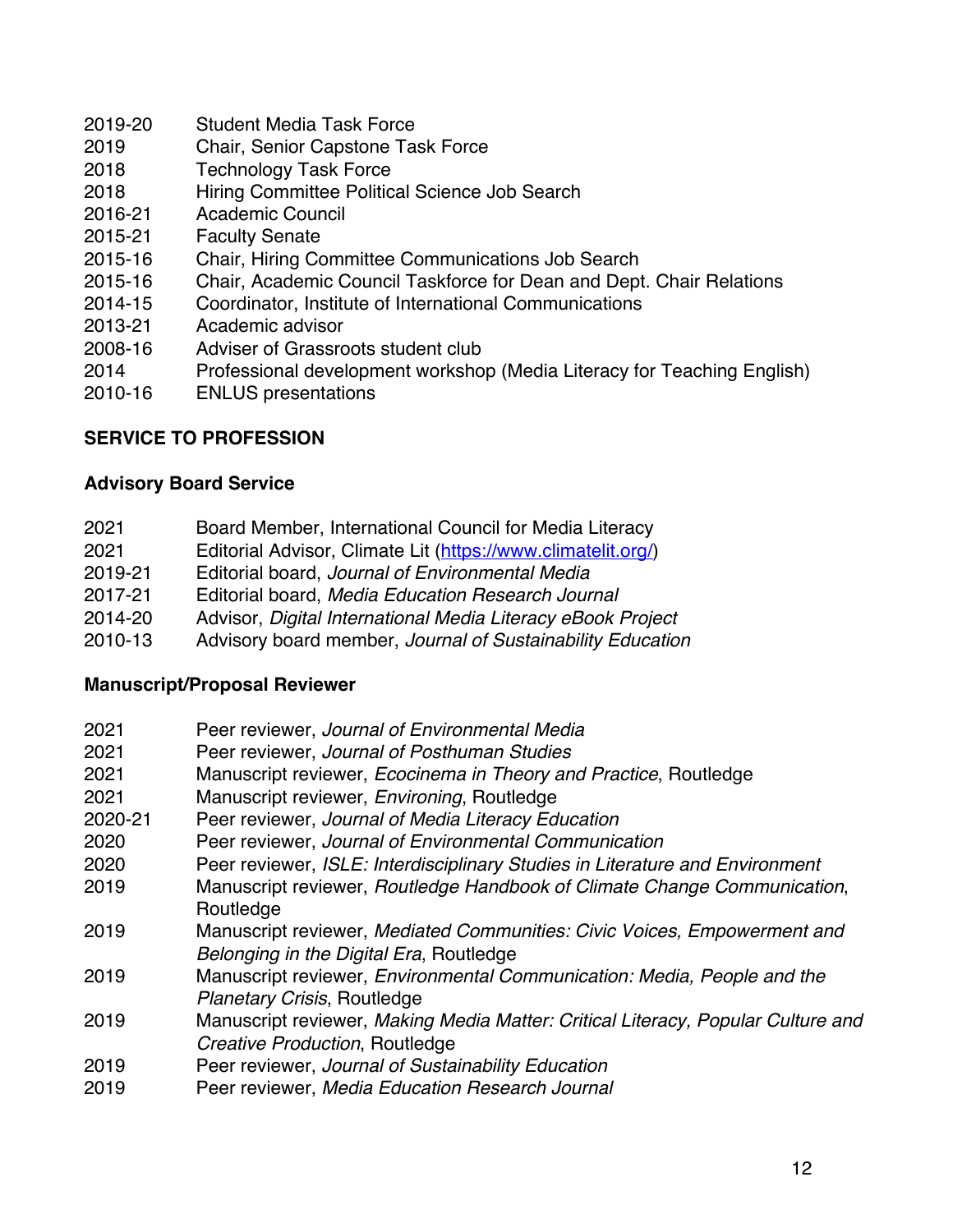- 2018 Peer reviewer, *Journal of Media Literacy Education*
- 2018 Peer reviewer, *Journal of Latinos and Education*
- 2018 Manuscript reviewer, *Media Education in Latin America*, Routledge
- 2015 Manuscript reviewer, *Sustainable Media: Mindful, Slow & Green Alternatives*, **Routledge**
- 2015 Manuscript reviewer, *Sustainable Media: Mindful, Slow & Green Alternatives*, Palgrave/Macmillan
- 2014 Manuscript reviewer, *Mediated Communities*, Peter Lang Publishing
- 2014 Manuscript reviewer, *Handbook of Media Ethics*, Routledge
- 2010 Peer reviewer, *Journal of Communication Theory*

### **Thesis Committees**

- 2021 Examiner, Gretchen Miller, *The Rescue Project*, University of New South Wales **Sydney**
- 2018-21 Primary Member, Sara Gabai, LGBTQI *Digital Media Activism and Counter-hate Speech in Italy*, Mahidol University
- 2014-15 Second Reader, Mary Antonio Wood, *The Archetypal Artist: Re-Imagining Artistic Expression at the Crossroads of Fate and Will.* Pacifica Graduate Institute

### **Professional Associations**

| 2014-2021 | National Association of Media Literacy Educators               |
|-----------|----------------------------------------------------------------|
| 2018-19   | International Association for Media and Communication Research |
| 2017      | International Environmental Communication Association          |
| 2014-2017 | The Ecology, Environment, Culture Network                      |

### **MEDIA COVERAGE**

- 2021 Interview, *For the Wild* podcast, November 24
- 2021 *Ecomedia Literacy* reviewed in *Journal of Media Literacy Education*, no date
- 2020 Interviewed by *Media Savvy Citizens* vlogcast, Dec. 9
- 2020 Interview by *Rethinking Climate* podcast, Nov. 29
- 2018 Interviewed by BBC for fake news in Italy report, Jan. 27
- 2017 Featured in NPR's report, "Italy Takes Aim at Fake News with New Curriculum for High School Students," Oct. 31
- 2015 *Greening Media Education* reviewed in *Teacher College of Record*
- 2015 *Greening Media Education* reviewed in *Media Education Research Journal*, Vol. 6, No. 1
- 2014 *The Media Ecosystem* reviewed in *Journal of Media Literacy Education*, Vol. 6, No. 1
- 2013 *The Media Ecosystem* reviewed in *Public Intelligence Blog*
- 2012 *The Media Ecosystem* reviewed in *rabble.ca*